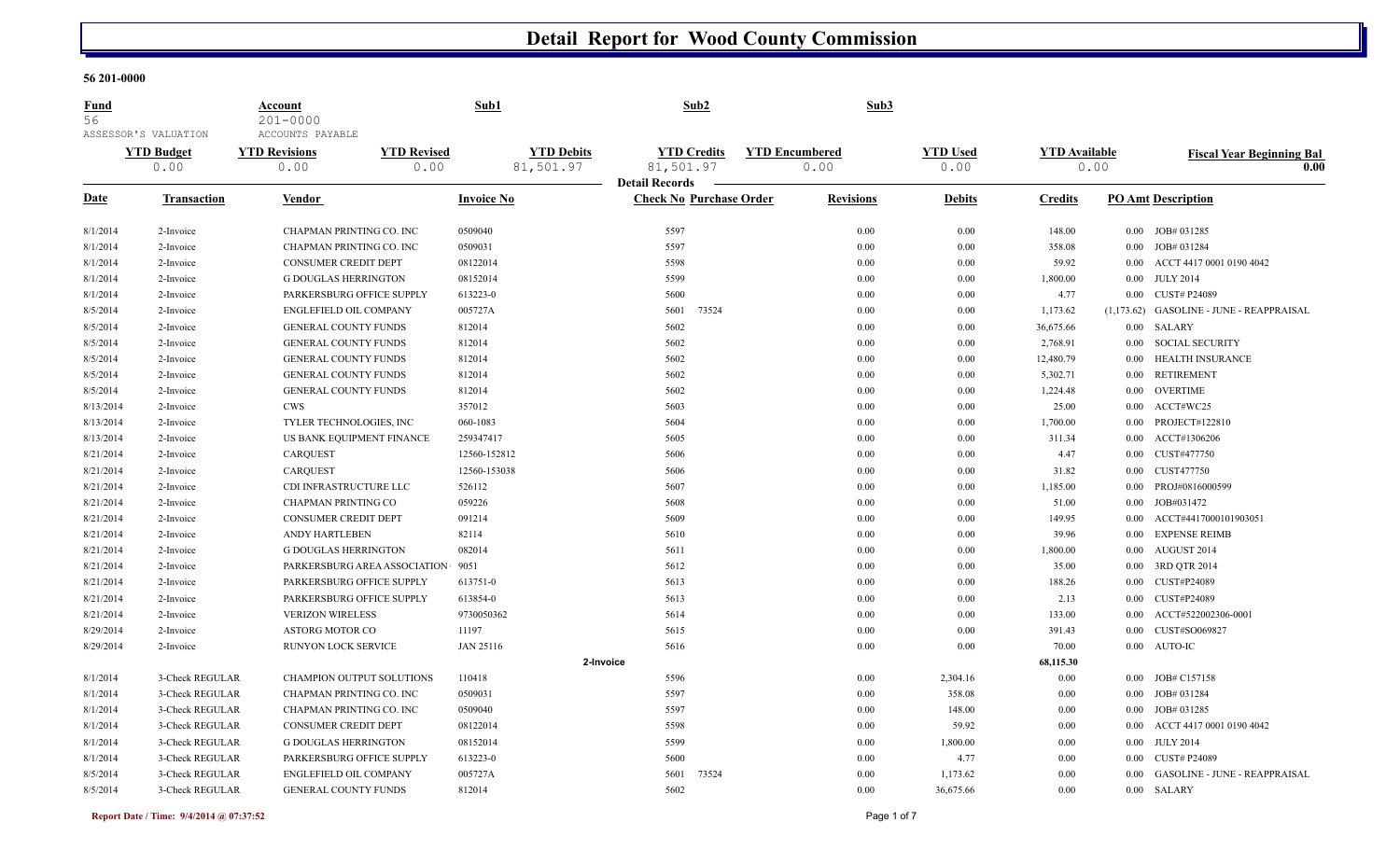| $\sim$ $\sim$      |           |                 |                          |                      |
|--------------------|-----------|-----------------|--------------------------|----------------------|
| 68,115.30          | 68,115.30 | (1,173.62)      | <b>Balance Period 2</b>  | 0.00                 |
| $-2,304.16$        |           |                 |                          |                      |
| 0.00<br>(2,304.16) | 0.00      |                 | 0.00 JOB# C157158        |                      |
| 70,419.46          |           |                 |                          |                      |
| 0.00<br>70.00      | 0.00      | $0.00$ AUTO-IC  |                          |                      |
| 0.00<br>391.43     | 0.00      |                 | 0.00 CUST#SO069827       |                      |
| 0.00<br>133.00     | $0.00\,$  |                 | 0.00 ACCT#522002306-0001 |                      |
| 2.13<br>0.00       | $0.00\,$  |                 | 0.00 CUST#P24089         |                      |
| 0.00<br>188.26     | 0.00      | 0.00            | CUST#P24089              |                      |
| 35.00<br>0.00      | $0.00\,$  |                 | 0.00 3RD QTR 2014        |                      |
| 1,800.00<br>0.00   | $0.00\,$  |                 | 0.00 AUGUST 2014         |                      |
| 0.00<br>39.96      | 0.00      |                 | 0.00 EXPENSE REIMB       |                      |
| 149.95<br>0.00     | 0.00      | 0.00            | ACCT#4417000101903051    |                      |
| 51.00<br>0.00      | $0.00\,$  | 0.00 JOB#031472 |                          |                      |
| 1,185.00<br>0.00   | 0.00      |                 | 0.00 PROJ#0816000599     |                      |
| 0.00<br>31.82      | 0.00      | 0.00 CUST477750 |                          |                      |
| 4.47<br>0.00       | 0.00      |                 | 0.00 CUST#477750         |                      |
| 311.34<br>0.00     | 0.00      |                 | 0.00 ACCT#1306206        |                      |
| 0.00<br>1,700.00   | 0.00      | 0.00            | PROJECT#122810           |                      |
| 25.00<br>0.00      | 0.00      | 0.00 ACCT#WC25  |                          |                      |
| 0.00<br>1,224.48   | 0.00      | 0.00 OVERTIME   |                          |                      |
| 0.00<br>5,302.71   | 0.00      | 0.00            | <b>RETIREMENT</b>        |                      |
| 0.00<br>12,480.79  | 0.00      |                 | 0.00 HEALTH INSURANCE    |                      |
| 0.00               | 0.00      |                 |                          |                      |
|                    |           | 2,768.91        |                          | 0.00 SOCIAL SECURITY |

| <b>Fund</b> |                      | Account              | Sub1               |                   | Sub2                           |                       | Sub3             |                 |                      |                           |                                  |
|-------------|----------------------|----------------------|--------------------|-------------------|--------------------------------|-----------------------|------------------|-----------------|----------------------|---------------------------|----------------------------------|
| 56          |                      | 336                  |                    |                   |                                |                       |                  |                 |                      |                           |                                  |
|             | ASSESSOR'S VALUATION | MAP SALES            |                    |                   |                                |                       |                  |                 |                      |                           |                                  |
|             | <b>YTD Budget</b>    | <b>YTD Revisions</b> | <b>YTD Revised</b> | <b>YTD Debits</b> | <b>YTD Credits</b>             | <b>YTD Encumbered</b> |                  | <b>YTD Used</b> | <b>YTD</b> Available |                           | <b>Fiscal Year Beginning Bal</b> |
|             | 3,600.00             | 0.00                 | 3,600.00           | 0.00              | 1,395.00                       | 0.00                  |                  | (1, 395.00)     | 2,205.00             |                           | 0.00                             |
|             |                      |                      |                    |                   | <b>Detail Records</b>          |                       |                  |                 |                      |                           |                                  |
| <b>Date</b> | <b>Transaction</b>   | <b>Vendor</b>        | <b>Invoice No</b>  |                   | <b>Check No Purchase Order</b> |                       | <b>Revisions</b> | <b>Debits</b>   | <b>Credits</b>       | <b>PO Amt Description</b> |                                  |
| 8/8/2014    | 4-Receipt            |                      | 95479              |                   |                                |                       | 0.00             | 0.00            | 7.50                 | $0.00 \t 8/1$             |                                  |
| 8/8/2014    | 4-Receipt            |                      | 95479              |                   |                                |                       | 0.00             | 0.00            | 6.00                 | $0.00 \t 8/4$             |                                  |
| 8/8/2014    | 4-Receipt            |                      | 95479              |                   |                                |                       | 0.00             | 0.00            | 33.00                | $0.00 \t 8/5$             |                                  |
| 8/8/2014    | 4-Receipt            |                      | 95479              |                   |                                |                       | 0.00             | 0.00            | 6.00                 | $0.00 \t 8/6$             |                                  |
| 8/8/2014    | 4-Receipt            |                      | 95479              |                   |                                |                       | 0.00             | 0.00            | 3.50                 | $0.00 \t 8/7$             |                                  |
| 8/8/2014    | 4-Receipt            |                      | 95479              |                   |                                |                       | 0.00             | 0.00            | 15.00                | $0.00 \t 8/7$             |                                  |
| 8/14/2014   | 4-Receipt            |                      | 95550              |                   |                                |                       | 0.00             | 0.00            | 6.00                 | $0.00 \quad 8/11$         |                                  |
| 8/14/2014   | 4-Receipt            |                      | 95550              |                   |                                |                       | 0.00             | 0.00            | 3.00                 | $0.00 \quad 8/12$         |                                  |
| 8/14/2014   | 4-Receipt            |                      | 95550              |                   |                                |                       | 0.00             | 0.00            | 27.50                | $0.00 \quad 8/13$         |                                  |
| 8/14/2014   | 4-Receipt            |                      | 95550              |                   |                                |                       | 0.00             | 0.00            | 24.00                | $0.00 \quad 8/14$         |                                  |
| 8/22/2014   | 4-Receipt            |                      | 95636              |                   |                                |                       | 0.00             | 0.00            | 3.00                 | $0.00 \quad 8/15$         |                                  |
|             |                      |                      |                    |                   |                                |                       |                  |                 |                      |                           |                                  |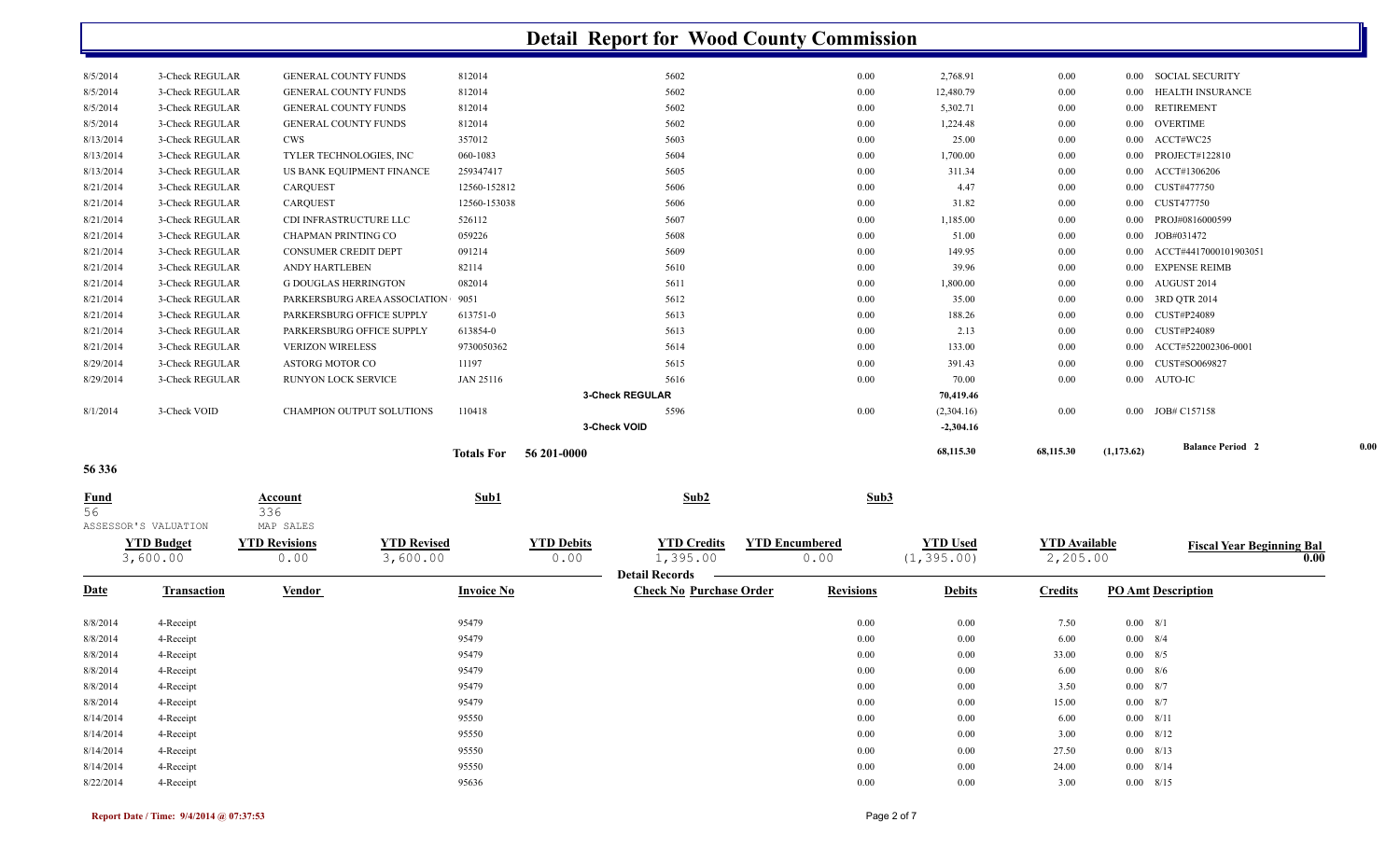|                   |                                 |                              |                                  |                                    | <b>Detail Report for Wood County Commission</b> |                               |                                 |                                    |                           |                                  |           |
|-------------------|---------------------------------|------------------------------|----------------------------------|------------------------------------|-------------------------------------------------|-------------------------------|---------------------------------|------------------------------------|---------------------------|----------------------------------|-----------|
|                   |                                 |                              |                                  |                                    |                                                 |                               |                                 |                                    |                           |                                  |           |
| 8/22/2014         | 4-Receipt                       |                              |                                  | 95636                              |                                                 | 0.00                          | 0.00                            | 9.00                               | $0.00 \quad 8/18$         |                                  |           |
| 8/22/2014         | 4-Receipt                       |                              |                                  | 95636                              |                                                 | 0.00                          | 0.00                            | 15.00                              | $0.00 \quad 8/19$         |                                  |           |
| 8/22/2014         | 4-Receipt                       |                              |                                  | 95636                              |                                                 | 0.00                          | 0.00                            | 16.50                              | $0.00 \t 8/20$            |                                  |           |
| 8/22/2014         | 4-Receipt                       |                              |                                  | 95636                              |                                                 | 0.00                          | 0.00                            | 1.50                               | $0.00 \quad 8/21$         |                                  |           |
| 8/22/2014         | 4-Receipt                       |                              |                                  | 95636                              | 4-Receipt                                       | 0.00                          | 0.00                            | 12.00<br>188.50                    | $0.00 \quad 8/22$         |                                  |           |
|                   |                                 |                              |                                  |                                    |                                                 |                               |                                 |                                    |                           | <b>Balance Period 2</b>          | 1,395.00  |
| 56 407 10 103     |                                 |                              |                                  | <b>Totals For</b><br>56 336        |                                                 |                               |                                 | 188.50                             |                           |                                  |           |
|                   |                                 |                              |                                  | Sub1                               | Sub2                                            | Sub3                          |                                 |                                    |                           |                                  |           |
| <b>Fund</b><br>56 |                                 | Account<br>407               |                                  | 10                                 | 103                                             |                               |                                 |                                    |                           |                                  |           |
|                   | ASSESSOR'S VALUATION            | ASSESSOR'S VALUATION         |                                  | PERSONAL SERVICES                  | SALARIES-DEPUTIES                               |                               |                                 |                                    |                           |                                  |           |
|                   | <b>YTD Budget</b>               | <b>YTD Revisions</b>         | <b>YTD Revised</b>               | <b>YTD Debits</b>                  | <b>YTD Credits</b>                              | <b>YTD Encumbered</b>         | <b>YTD Used</b>                 | <b>YTD</b> Available               |                           | <b>Fiscal Year Beginning Bal</b> |           |
|                   | 361,600.00                      | 0.00                         | 361,600.00                       | 36,675.66                          | 0.00<br><b>Detail Records</b>                   | 0.00                          | (36, 675.66)                    | 324, 924.34                        |                           |                                  | 0.00      |
| <b>Date</b>       | <b>Transaction</b>              | <b>Vendor</b>                |                                  | <b>Invoice No</b>                  | <b>Check No Purchase Order</b>                  | <b>Revisions</b>              | <b>Debits</b>                   | <b>Credits</b>                     | <b>PO Amt Description</b> |                                  |           |
| 8/5/2014          | 2-Invoice                       | <b>GENERAL COUNTY FUNDS</b>  |                                  | 812014                             | 5602                                            | 0.00                          | 36,675.66                       | 0.00                               | <b>SALARY</b><br>0.00     |                                  |           |
|                   |                                 |                              |                                  |                                    | 2-Invoice                                       |                               | 36,675.66                       |                                    |                           |                                  |           |
|                   |                                 |                              |                                  | <b>Totals For</b><br>56 407 10 103 |                                                 |                               | 36,675.66                       |                                    |                           | <b>Balance Period</b> 2          | 36,675.66 |
| 56 407 10 104     |                                 |                              |                                  |                                    |                                                 |                               |                                 |                                    |                           |                                  |           |
| $\frac{Fund}{56}$ |                                 | Account                      |                                  | Sub1                               | Sub2                                            | Sub3                          |                                 |                                    |                           |                                  |           |
|                   |                                 | 407                          |                                  | 10                                 | 104                                             |                               |                                 |                                    |                           |                                  |           |
|                   | ASSESSOR'S VALUATION            | ASSESSOR'S VALUATION         |                                  | PERSONAL SERVICES                  | SOCIAL SECURITY                                 |                               |                                 |                                    |                           |                                  |           |
|                   | <b>YTD Budget</b><br>27,750.00  | <b>YTD Revisions</b><br>0.00 | <b>YTD Revised</b><br>27,750.00  | <b>YTD Debits</b><br>2,768.91      | <b>YTD Credits</b><br>0.00                      | <b>YTD Encumbered</b><br>0.00 | <b>YTD Used</b><br>(2, 768.91)  | <b>YTD</b> Available<br>24,981.09  |                           | <b>Fiscal Year Beginning Bal</b> | 0.00      |
|                   |                                 |                              |                                  |                                    | <b>Detail Records</b>                           |                               |                                 |                                    |                           |                                  |           |
| <b>Date</b>       | Transaction                     | Vendor                       |                                  | <b>Invoice No</b>                  | <b>Check No Purchase Order</b>                  | <b>Revisions</b>              | <b>Debits</b>                   | <b>Credits</b>                     | <b>PO Amt Description</b> |                                  |           |
| 8/5/2014          | 2-Invoice                       |                              | <b>GENERAL COUNTY FUNDS</b>      | 812014                             | 5602                                            | 0.00                          | 2,768.91                        | 0.00                               |                           | 0.00 SOCIAL SECURITY             |           |
|                   |                                 |                              |                                  |                                    | 2-Invoice                                       |                               | 2,768.91                        |                                    |                           |                                  |           |
|                   |                                 |                              |                                  | <b>Totals For</b><br>56 407 10 104 |                                                 |                               | 2,768.91                        |                                    |                           | <b>Balance Period 2</b>          | 2,768.91  |
| 56 407 10 105     |                                 |                              |                                  |                                    |                                                 |                               |                                 |                                    |                           |                                  |           |
| $\frac{Fund}{56}$ |                                 | <b>Account</b>               |                                  | Sub1                               | Sub2                                            | Sub <sub>3</sub>              |                                 |                                    |                           |                                  |           |
|                   | ASSESSOR'S VALUATION            | 407<br>ASSESSOR'S VALUATION  |                                  | 10<br>PERSONAL SERVICES            | 105<br>INSURANCE PREMIUM                        |                               |                                 |                                    |                           |                                  |           |
|                   |                                 |                              |                                  |                                    |                                                 |                               |                                 |                                    |                           |                                  |           |
|                   | <b>YTD Budget</b><br>120,000.00 | <b>YTD Revisions</b><br>0.00 | <b>YTD Revised</b><br>120,000.00 | <b>YTD Debits</b><br>12,480.79     | <b>YTD Credits</b><br>0.00                      | <b>YTD Encumbered</b><br>0.00 | <b>YTD Used</b><br>(12, 480.79) | <b>YTD</b> Available<br>107,519.21 |                           | <b>Fiscal Year Beginning Bal</b> | 0.00      |
|                   |                                 |                              |                                  |                                    | <b>Detail Records</b>                           |                               |                                 |                                    |                           |                                  |           |
| <b>Date</b>       | Transaction                     | <b>Vendor</b>                |                                  | <b>Invoice No</b>                  | <b>Check No Purchase Order</b>                  | <b>Revisions</b>              | <b>Debits</b>                   | <b>Credits</b>                     | <b>PO Amt Description</b> |                                  |           |
| 8/5/2014          | 2-Invoice                       |                              | <b>GENERAL COUNTY FUNDS</b>      | 812014                             | 5602                                            | 0.00                          | 12,480.79                       | 0.00                               |                           | 0.00 HEALTH INSURANCE            |           |
|                   |                                 |                              |                                  |                                    | 2-Invoice                                       |                               | 12,480.79                       |                                    |                           |                                  |           |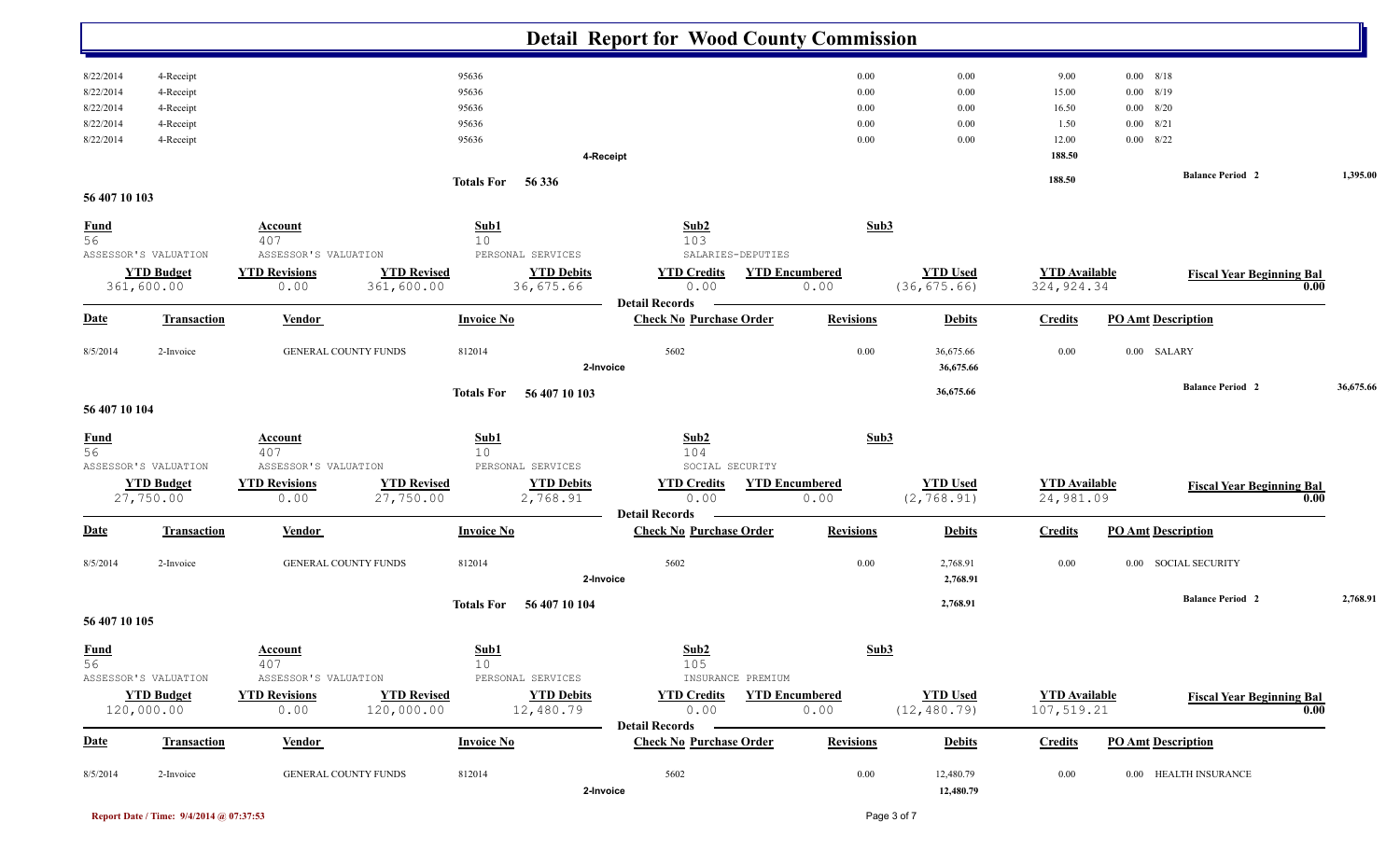|                                |                                                        |                                                      |                                 |                         | Totals For 56 407 10 105                           |                                                         |                               | 12,480.79                      |                                   | <b>Balance Period 2</b>   |                                          | 12,480.79 |
|--------------------------------|--------------------------------------------------------|------------------------------------------------------|---------------------------------|-------------------------|----------------------------------------------------|---------------------------------------------------------|-------------------------------|--------------------------------|-----------------------------------|---------------------------|------------------------------------------|-----------|
| 56 407 10 106                  |                                                        |                                                      |                                 |                         |                                                    |                                                         |                               |                                |                                   |                           |                                          |           |
| <b>Fund</b><br>$\overline{56}$ |                                                        | <b>Account</b><br>407                                |                                 | Sub1<br>10 <sup>°</sup> |                                                    | Sub2<br>106                                             |                               | Sub3                           |                                   |                           |                                          |           |
|                                | ASSESSOR'S VALUATION<br><b>YTD Budget</b><br>51,000.00 | ASSESSOR'S VALUATION<br><b>YTD Revisions</b><br>0.00 | <b>YTD Revised</b><br>51,000.00 |                         | PERSONAL SERVICES<br><b>YTD Debits</b><br>5,302.71 | RETIREMENT<br><b>YTD Credits</b><br>0.00                | <b>YTD Encumbered</b><br>0.00 | <b>YTD Used</b><br>(5, 302.71) | <b>YTD</b> Available<br>45,697.29 |                           | <b>Fiscal Year Beginning Bal</b><br>0.00 |           |
| <b>Date</b>                    | <b>Transaction</b>                                     | Vendor                                               |                                 | <b>Invoice No</b>       |                                                    | <b>Detail Records</b><br><b>Check No Purchase Order</b> | <b>Revisions</b>              | <b>Debits</b>                  | <b>Credits</b>                    | <b>PO Amt Description</b> |                                          |           |
| 8/5/2014                       | 2-Invoice                                              | <b>GENERAL COUNTY FUNDS</b>                          |                                 | 812014                  | 2-Invoice                                          | 5602                                                    | 0.00                          | 5,302.71<br>5,302.71           | 0.00                              | 0.00 RETIREMENT           |                                          |           |
|                                |                                                        |                                                      |                                 |                         | Totals For 56 407 10 106                           |                                                         |                               | 5,302.71                       |                                   | <b>Balance Period 2</b>   |                                          | 5,302.71  |
| 56 407 10 108                  |                                                        |                                                      |                                 |                         |                                                    |                                                         |                               |                                |                                   |                           |                                          |           |
| <b>Fund</b><br>56              | ASSESSOR'S VALUATION                                   | Account<br>407<br>ASSESSOR'S VALUATION               |                                 | Sub1<br>10 <sup>°</sup> | PERSONAL SERVICES                                  | Sub2<br>108<br>OVERTIME                                 |                               | Sub3                           |                                   |                           |                                          |           |
|                                | <b>YTD Budget</b><br>7,500.00                          | <b>YTD Revisions</b><br>0.00                         | <b>YTD Revised</b><br>7,500.00  |                         | <b>YTD Debits</b><br>1,224.48                      | <b>YTD Credits</b><br>0.00<br><b>Detail Records</b>     | <b>YTD Encumbered</b><br>0.00 | <b>YTD Used</b><br>(1, 224.48) | <b>YTD</b> Available<br>6, 275.52 |                           | <b>Fiscal Year Beginning Bal</b><br>0.00 |           |
| <b>Date</b>                    | <b>Transaction</b>                                     | <b>Vendor</b>                                        |                                 | <b>Invoice No</b>       |                                                    | <b>Check No Purchase Order</b>                          | <b>Revisions</b>              | <b>Debits</b>                  | <b>Credits</b>                    | <b>PO Amt Description</b> |                                          |           |
| 8/5/2014                       | 2-Invoice                                              | <b>GENERAL COUNTY FUNDS</b>                          |                                 | 812014                  | 2-Invoice                                          | 5602                                                    | 0.00                          | 1,224.48<br>1,224.48           | 0.00                              | 0.00 OVERTIME             |                                          |           |
|                                |                                                        |                                                      |                                 | <b>Totals For</b>       | 56 407 10 108                                      |                                                         |                               | 1,224.48                       |                                   | <b>Balance Period 2</b>   |                                          | 1,224.48  |
| 56 407 40 211                  |                                                        |                                                      |                                 |                         |                                                    |                                                         |                               |                                |                                   |                           |                                          |           |
| <b>Fund</b><br>56              | ASSESSOR'S VALUATION                                   | Account<br>407<br>ASSESSOR'S VALUATION               |                                 | Sub1<br>40              | CONTRACTURAL SERVICES                              | Sub2<br>211<br>TELEPHONES                               |                               | Sub3                           |                                   |                           |                                          |           |
|                                | <b>YTD Budget</b><br>1,700.00                          | <b>YTD Revisions</b><br>0.00                         | <b>YTD Revised</b><br>1,700.00  |                         | <b>YTD Debits</b><br>266.16                        | <b>YTD Credits</b><br>0.00                              | <b>YTD Encumbered</b><br>0.00 | <b>YTD Used</b><br>(266.16)    | <b>YTD</b> Available<br>1,433.84  |                           | <b>Fiscal Year Beginning Bal</b><br>0.00 |           |
| <b>Date</b>                    | <b>Transaction</b>                                     | Vendor                                               |                                 | <b>Invoice No</b>       |                                                    | <b>Detail Records</b><br><b>Check No Purchase Order</b> | <b>Revisions</b>              | <b>Debits</b>                  | <b>Credits</b>                    | <b>PO Amt Description</b> |                                          |           |
| 8/21/2014                      | 2-Invoice                                              | <b>VERIZON WIRELESS</b>                              |                                 | 9730050362              | 2-Invoice                                          | 5614                                                    | 0.00                          | 133.00<br>133.00               | 0.00                              | 0.00 ACCT#522002306-0001  |                                          |           |
| $P \nmid$ $AP$ $10.212$        |                                                        |                                                      |                                 | <b>Totals For</b>       | 56 407 40 211                                      |                                                         |                               | 133.00                         |                                   | <b>Balance Period 2</b>   |                                          | 266.16    |

**56 407 40 212**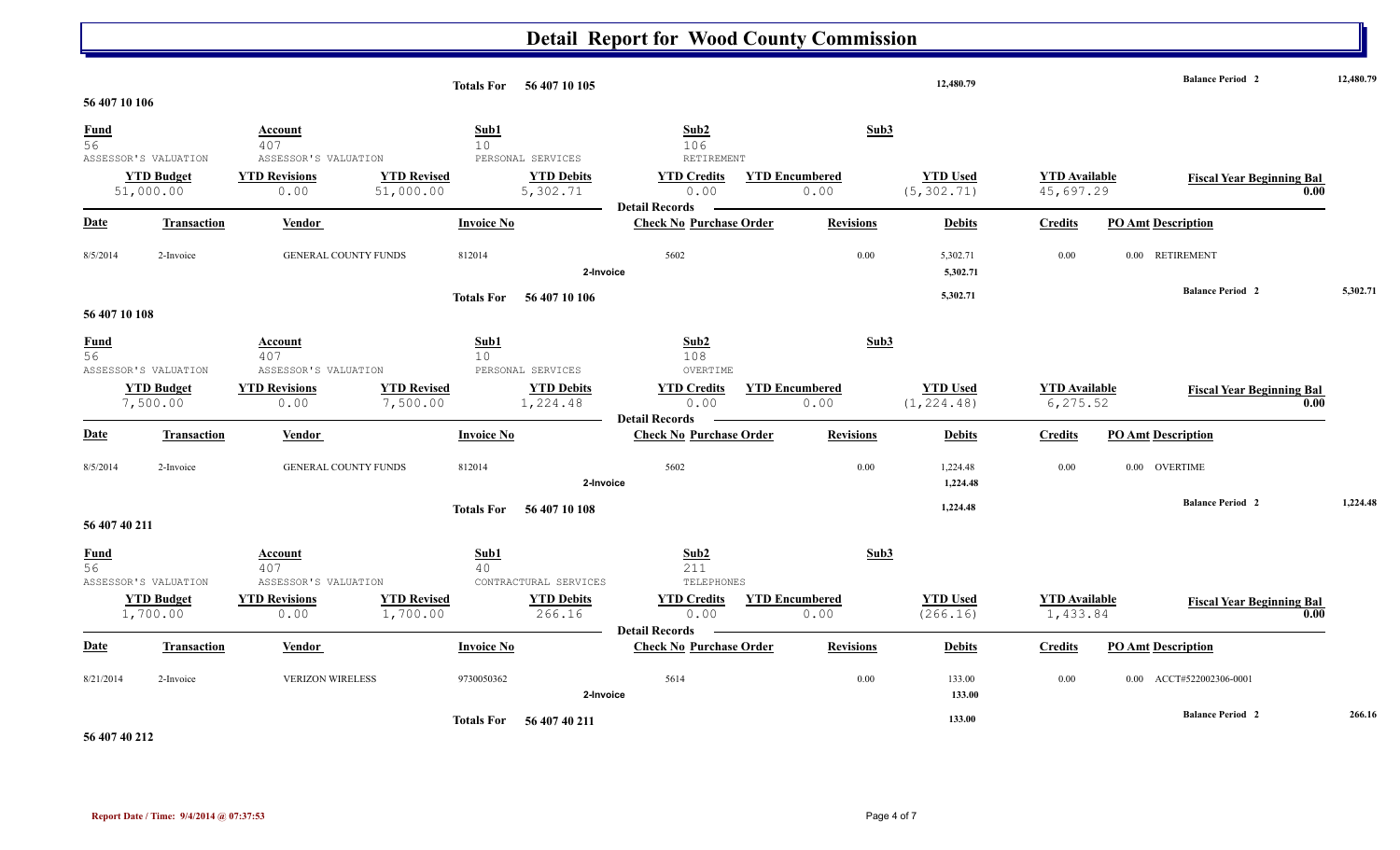| <b>Fund</b><br>$\overline{56}$ | ASSESSOR'S VALUATION | <b>Account</b><br>407<br>ASSESSOR'S VALUATION |                           | Sub1<br>40        | CONTRACTURAL SERVICES    | Sub2<br>212<br>PRINTING                                 |                     | Sub3                  |                 |                      |                           |                                  |           |
|--------------------------------|----------------------|-----------------------------------------------|---------------------------|-------------------|--------------------------|---------------------------------------------------------|---------------------|-----------------------|-----------------|----------------------|---------------------------|----------------------------------|-----------|
|                                | <b>YTD Budget</b>    | <b>YTD Revisions</b>                          | <b>YTD Revised</b>        |                   | <b>YTD Debits</b>        | <b>YTD Credits</b>                                      |                     | <b>YTD Encumbered</b> | <b>YTD Used</b> | <b>YTD</b> Available |                           | <b>Fiscal Year Beginning Bal</b> |           |
|                                | 18,000.00            | 0.00                                          | 18,000.00                 |                   | 12, 214.35               | 0.00                                                    |                     | 0.00                  | (12, 214.35)    | 5,785.65             |                           | 0.00                             |           |
| <b>Date</b>                    | <b>Transaction</b>   | Vendor                                        |                           | <b>Invoice No</b> |                          | <b>Detail Records</b><br><b>Check No Purchase Order</b> |                     | <b>Revisions</b>      | <b>Debits</b>   | <b>Credits</b>       | <b>PO Amt Description</b> |                                  |           |
| 8/1/2014                       | 2-Invoice            | CHAPMAN PRINTING CO. INC                      |                           | 0509040           |                          | 5597                                                    |                     | 0.00                  | 148.00          | 0.00                 | $0.00$ JOB# 031285        |                                  |           |
| 8/1/2014                       | 2-Invoice            | CHAPMAN PRINTING CO. INC                      |                           | 0509031           |                          | 5597                                                    |                     | 0.00                  | 358.08          | 0.00                 | 0.00 JOB# 031284          |                                  |           |
| 8/21/2014                      | 2-Invoice            | CHAPMAN PRINTING CO                           |                           | 059226            |                          | 5608                                                    |                     | 0.00                  | 51.00           | 0.00                 | 0.00 JOB#031472           |                                  |           |
|                                |                      |                                               |                           |                   | 2-Invoice                |                                                         |                     |                       | 557.08          |                      |                           |                                  |           |
| 56 407 40 217                  |                      |                                               |                           |                   | Totals For 56 407 40 212 |                                                         |                     |                       | 557.08          |                      |                           | <b>Balance Period 2</b>          | 12,214.35 |
| Fund<br>56                     |                      | Account<br>407                                |                           | Sub1<br>40        |                          | Sub2<br>217                                             |                     | Sub3                  |                 |                      |                           |                                  |           |
|                                | ASSESSOR'S VALUATION | ASSESSOR'S VALUATION                          |                           |                   | CONTRACTURAL SERVICES    |                                                         | M&R-AUTOS & TRUCKS  |                       |                 |                      |                           |                                  |           |
|                                | <b>YTD Budget</b>    | <b>YTD Revisions</b>                          | <b>YTD Revised</b>        |                   | <b>YTD Debits</b>        | <b>YTD Credits</b>                                      |                     | <b>YTD Encumbered</b> | <b>YTD Used</b> | <b>YTD</b> Available |                           | <b>Fiscal Year Beginning Bal</b> |           |
|                                | 5,000.00             | 0.00                                          | 5,000.00                  |                   | 497.72                   | 0.00                                                    |                     | 0.00                  | (497.72)        | 4,502.28             |                           | 0.00                             |           |
| <b>Date</b>                    | <b>Transaction</b>   | <b>Vendor</b>                                 |                           | <b>Invoice No</b> |                          | <b>Detail Records</b><br><b>Check No Purchase Order</b> |                     | <b>Revisions</b>      | <b>Debits</b>   | <b>Credits</b>       | <b>PO Amt Description</b> |                                  |           |
| 8/21/2014                      | 2-Invoice            | <b>CARQUEST</b>                               |                           | 12560-152812      |                          | 5606                                                    |                     | 0.00                  | 4.47            | 0.00                 | 0.00 CUST#477750          |                                  |           |
| 8/21/2014                      | 2-Invoice            | <b>CARQUEST</b>                               |                           | 12560-153038      |                          | 5606                                                    |                     | 0.00                  | 31.82           | 0.00                 | CUST477750<br>0.00        |                                  |           |
| 8/29/2014                      | 2-Invoice            | <b>ASTORG MOTOR CO</b>                        |                           | 11197             |                          | 5615                                                    |                     | 0.00                  | 391.43          | 0.00                 | CUST#SO069827<br>0.00     |                                  |           |
| 8/29/2014                      | 2-Invoice            | RUNYON LOCK SERVICE                           |                           | JAN 25116         |                          | 5616                                                    |                     | 0.00                  | 70.00           | 0.00                 | AUTO-IC<br>0.00           |                                  |           |
|                                |                      |                                               |                           |                   | 2-Invoice                |                                                         |                     |                       | 497.72          |                      |                           |                                  |           |
| 56 407 40 230                  |                      |                                               |                           | <b>Totals For</b> | 56 407 40 217            |                                                         |                     |                       | 497.72          |                      |                           | <b>Balance Period 2</b>          | 497.72    |
| <u>Fund</u>                    |                      | Account                                       |                           | Sub1              |                          | Sub2                                                    |                     | Sub3                  |                 |                      |                           |                                  |           |
| 56                             | ASSESSOR'S VALUATION | 407<br>ASSESSOR'S VALUATION                   |                           | 40                | CONTRACTURAL SERVICES    | 230                                                     | CONTRACTED SERVICES |                       |                 |                      |                           |                                  |           |
|                                | <b>YTD Budget</b>    | <b>YTD Revisions</b>                          | <b>YTD Revised</b>        |                   | <b>YTD Debits</b>        | <b>YTD Credits</b>                                      |                     | <b>YTD Encumbered</b> | <b>YTD Used</b> | <b>YTD</b> Available |                           | <b>Fiscal Year Beginning Bal</b> |           |
|                                | 27,000.00            | 0.00                                          | 27,000.00                 |                   | 6,840.31                 | 0.00<br><b>Detail Records</b>                           |                     | 0.00                  | (6, 840.31)     | 20,159.69            |                           | 0.00                             |           |
| <b>Date</b>                    | <b>Transaction</b>   | Vendor                                        |                           | <b>Invoice No</b> |                          | <b>Check No Purchase Order</b>                          |                     | <b>Revisions</b>      | <b>Debits</b>   | <b>Credits</b>       | <b>PO Amt Description</b> |                                  |           |
| 8/1/2014                       | 2-Invoice            | <b>G DOUGLAS HERRINGTON</b>                   |                           | 08152014          |                          | 5599                                                    |                     | 0.00                  | 1,800.00        | 0.00                 | 0.00 JULY 2014            |                                  |           |
| 8/13/2014                      | 2-Invoice            | <b>CWS</b>                                    |                           | 357012            |                          | 5603                                                    |                     | 0.00                  | 25.00           | 0.00                 | 0.00 ACCT#WC25            |                                  |           |
| 8/13/2014                      | 2-Invoice            | TYLER TECHNOLOGIES, INC                       |                           | 060-1083          |                          | 5604                                                    |                     | 0.00                  | 1,700.00        | 0.00                 | PROJECT#122810<br>0.00    |                                  |           |
| 8/13/2014                      | 2-Invoice            |                                               | US BANK EQUIPMENT FINANCE | 259347417         |                          | 5605                                                    |                     | 0.00                  | 311.34          | 0.00                 | ACCT#1306206<br>0.00      |                                  |           |
| 8/21/2014                      | 2-Invoice            | <b>G DOUGLAS HERRINGTON</b>                   |                           | 082014            |                          | 5611                                                    |                     | 0.00                  | 1,800.00        | 0.00                 | 0.00 AUGUST 2014          |                                  |           |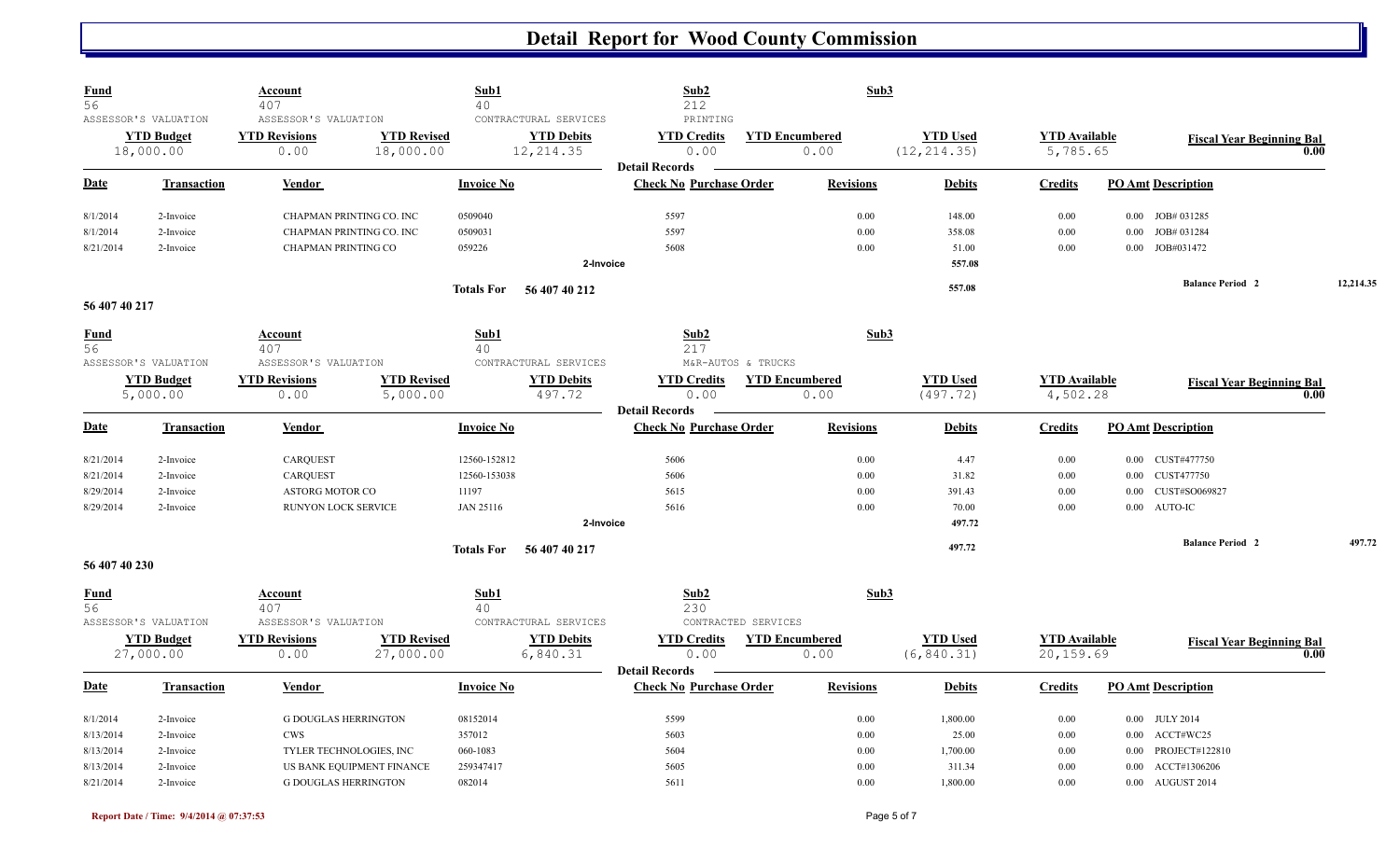|                       |                                         |                                               |                                 |                           |                               | <b>Detail Report for Wood County Commission</b>         |                               |                  |                                |                                   |              |                                          |          |
|-----------------------|-----------------------------------------|-----------------------------------------------|---------------------------------|---------------------------|-------------------------------|---------------------------------------------------------|-------------------------------|------------------|--------------------------------|-----------------------------------|--------------|------------------------------------------|----------|
|                       |                                         |                                               |                                 |                           | 2-Invoice                     |                                                         |                               |                  | 5,636.34                       |                                   |              |                                          |          |
|                       |                                         |                                               |                                 | <b>Totals For</b>         | 56 407 40 230                 |                                                         |                               |                  | 5,636.34                       |                                   |              | <b>Balance Period 2</b>                  | 6,840.31 |
| 56 407 55 341         |                                         |                                               |                                 |                           |                               |                                                         |                               |                  |                                |                                   |              |                                          |          |
| <b>Fund</b><br>56     | ASSESSOR'S VALUATION                    | <b>Account</b><br>407<br>ASSESSOR'S VALUATION |                                 | Sub1<br>55<br>COMMODITIES |                               | Sub2<br>341                                             | SUPPLIES/MATERIALS            | Sub3             |                                |                                   |              |                                          |          |
|                       | <b>YTD Budget</b><br>15,000.00          | <b>YTD Revisions</b><br>0.00                  | <b>YTD Revised</b><br>15,000.00 |                           | <b>YTD Debits</b><br>671.90   | <b>YTD Credits</b><br>0.00<br><b>Detail Records</b>     | <b>YTD Encumbered</b><br>0.00 |                  | <b>YTD Used</b><br>(671.90)    | <b>YTD</b> Available<br>14,328.10 |              | <b>Fiscal Year Beginning Bal</b><br>0.00 |          |
| <b>Date</b>           | <b>Transaction</b>                      | Vendor                                        |                                 | <b>Invoice No</b>         |                               | <b>Check No Purchase Order</b>                          |                               | <b>Revisions</b> | <b>Debits</b>                  | <b>Credits</b>                    |              | <b>PO Amt Description</b>                |          |
| 8/1/2014              | 2-Invoice                               | <b>CONSUMER CREDIT DEPT</b>                   |                                 | 08122014                  |                               | 5598                                                    |                               | 0.00             | 59.92                          | 0.00                              | 0.00         | ACCT 4417 0001 0190 4042                 |          |
| 8/1/2014<br>8/21/2014 | 2-Invoice<br>2-Invoice                  | <b>CONSUMER CREDIT DEPT</b>                   | PARKERSBURG OFFICE SUPPLY       | 613223-0<br>091214        |                               | 5600<br>5609                                            |                               | 0.00<br>0.00     | 4.77<br>149.95                 | 0.00<br>0.00                      | 0.00<br>0.00 | CUST# P24089<br>ACCT#4417000101903051    |          |
| 8/21/2014             | 2-Invoice                               | ANDY HARTLEBEN                                |                                 | 82114                     |                               | 5610                                                    |                               | 0.00             | 39.96                          | 0.00                              | 0.00         | <b>EXPENSE REIMB</b>                     |          |
| 8/21/2014             | 2-Invoice                               |                                               | PARKERSBURG AREA ASSOCIATION    | 9051                      |                               | 5612                                                    |                               | 0.00             | 35.00                          | 0.00                              | 0.00         | 3RD QTR 2014                             |          |
| 8/21/2014             | 2-Invoice                               |                                               | PARKERSBURG OFFICE SUPPLY       | 613751-0                  |                               | 5613                                                    |                               | 0.00             | 188.26                         | 0.00                              |              | 0.00 CUST#P24089                         |          |
| 8/21/2014             | 2-Invoice                               |                                               | PARKERSBURG OFFICE SUPPLY       | 613854-0                  |                               | 5613                                                    |                               | 0.00             | 2.13                           | 0.00                              |              | 0.00 CUST#P24089                         |          |
|                       |                                         |                                               |                                 |                           | 2-Invoice                     |                                                         |                               |                  | 479.99                         |                                   |              |                                          |          |
|                       |                                         |                                               |                                 | <b>Totals For</b>         | 56 407 55 341                 |                                                         |                               |                  | 479.99                         |                                   |              | <b>Balance Period 2</b>                  | 671.90   |
| 56 407 55 343         |                                         |                                               |                                 |                           |                               |                                                         |                               |                  |                                |                                   |              |                                          |          |
| <b>Fund</b>           |                                         | <u>Account</u>                                |                                 | Sub1                      |                               | Sub <sub>2</sub>                                        |                               | Sub3             |                                |                                   |              |                                          |          |
| 56                    | ASSESSOR'S VALUATION                    | 407<br>ASSESSOR'S VALUATION                   |                                 | 55<br>COMMODITIES         |                               | 343                                                     | AUTOMOBILE SUPPLIES           |                  |                                |                                   |              |                                          |          |
|                       | <b>YTD Budget</b>                       | <b>YTD Revisions</b>                          | <b>YTD Revised</b>              |                           | <b>YTD Debits</b>             | <b>YTD Credits</b>                                      | <b>YTD Encumbered</b>         |                  | <b>YTD Used</b>                | <b>YTD</b> Available              |              | <b>Fiscal Year Beginning Bal</b>         |          |
|                       | 10,000.00                               | 0.00                                          | 10,000.00                       |                           | 1,173.62                      | 0.00<br><b>Detail Records</b>                           | 0.00                          |                  | (1, 173.62)                    | 8,826.38                          |              | 0.00                                     |          |
| <b>Date</b>           | <b>Transaction</b>                      | <b>Vendor</b>                                 |                                 | <b>Invoice No</b>         |                               | <b>Check No Purchase Order</b>                          |                               | <b>Revisions</b> | <b>Debits</b>                  | <b>Credits</b>                    |              | <b>PO Amt Description</b>                |          |
| 8/5/2014              | 2-Invoice                               | <b>ENGLEFIELD OIL COMPANY</b>                 |                                 | 005727A                   | 2-Invoice                     | 5601<br>73524                                           |                               | 0.00             | 1,173.62<br>1,173.62           | 0.00                              |              | (1,173.62) GASOLINE - JUNE - REAPPRAISAL |          |
|                       |                                         |                                               |                                 | <b>Totals For</b>         | 56 407 55 343                 |                                                         |                               |                  | 1,173.62                       |                                   | (1,173.62)   | <b>Balance Period 2</b>                  | 1,173.62 |
| 56 407 55 353         |                                         |                                               |                                 |                           |                               |                                                         |                               |                  |                                |                                   |              |                                          |          |
| $\frac{Fund}{56}$     | ASSESSOR'S VALUATION                    | Account<br>407<br>ASSESSOR'S VALUATION        |                                 | Sub1<br>55<br>COMMODITIES |                               | Sub2<br>353                                             | COMPUTER SOFTWARE             | Sub3             |                                |                                   |              |                                          |          |
|                       | <b>YTD Budget</b><br>5,000.00           | <b>YTD Revisions</b><br>0.00                  | <b>YTD Revised</b><br>5,000.00  |                           | <b>YTD Debits</b><br>1,185.00 | <b>YTD Credits</b><br>0.00                              | <b>YTD Encumbered</b><br>0.00 |                  | <b>YTD Used</b><br>(1, 185.00) | <b>YTD</b> Available<br>3,815.00  |              | <b>Fiscal Year Beginning Bal</b><br>0.00 |          |
| <b>Date</b>           | <b>Transaction</b>                      | <b>Vendor</b>                                 |                                 | <b>Invoice No</b>         |                               | <b>Detail Records</b><br><b>Check No Purchase Order</b> |                               | <b>Revisions</b> | <b>Debits</b>                  | <b>Credits</b>                    |              | <b>PO Amt Description</b>                |          |
| 8/21/2014             | 2-Invoice                               | CDI INFRASTRUCTURE LLC                        |                                 | 526112                    |                               | 5607                                                    |                               | 0.00             | 1,185.00                       | 0.00                              |              | 0.00 PROJ#0816000599                     |          |
|                       | Report Date / Time: 9/4/2014 @ 07:37:53 |                                               |                                 |                           |                               |                                                         |                               |                  | Page 6 of 7                    |                                   |              |                                          |          |